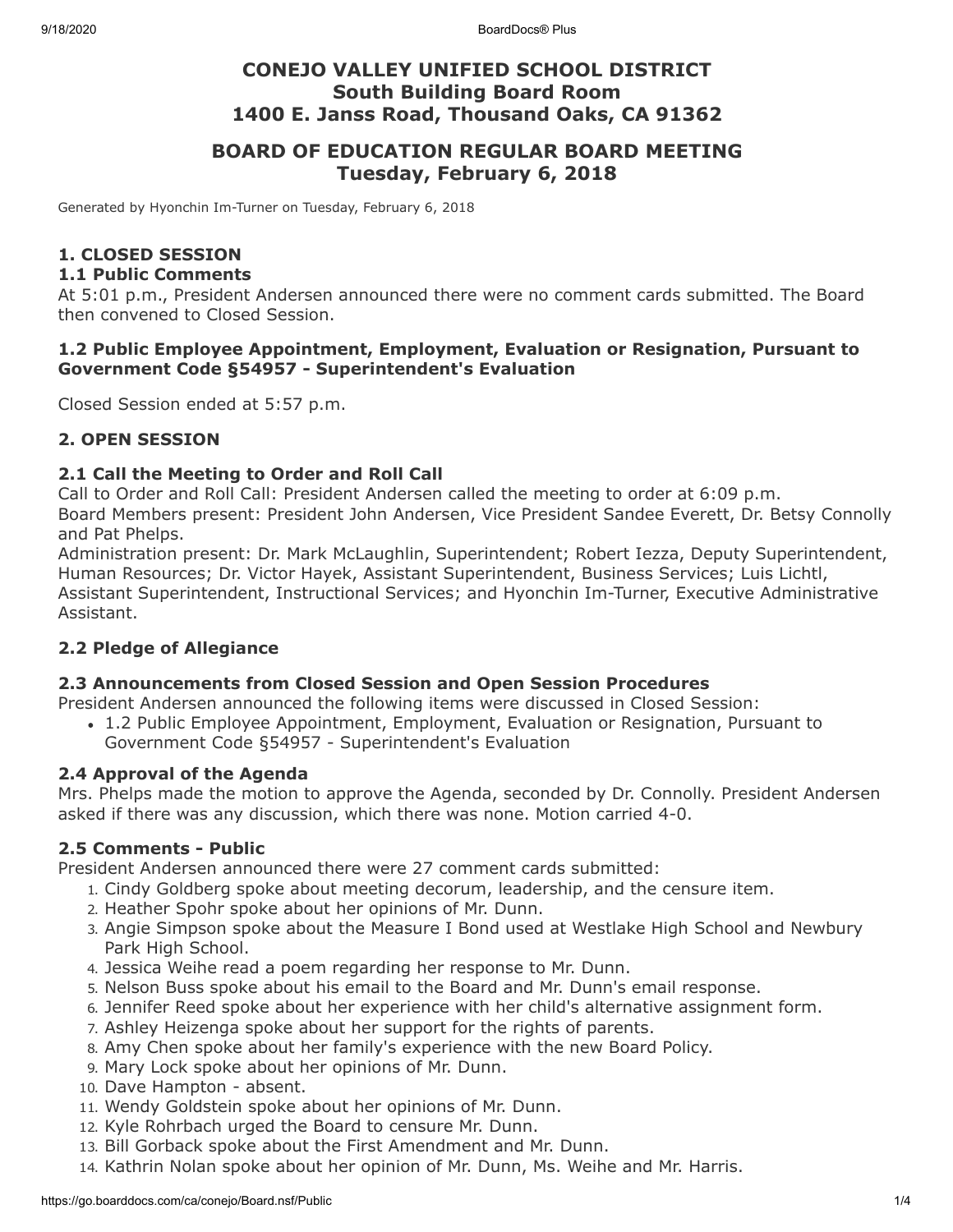- 15. Scott Harris spoke about his opinion of Mr. Dunn.
- 16. Joelle Mancuso spoke about having communication towards a solution.
- 17. Mandy Jacob spoke about setting a good example.
- 18. Maya Chari read a poem based on an email response from Mr. Dunn.
- 19. David Buss spoke about ethical boundaries.
- 20. Matthew Lavender spoke about his opinions of Mr. Dunn and Mr. Harris.
- 21. Dianne McKay spoke about possible solutions the Board could consider.
- 22. Amy Ciandella spoke about her experiences with Mr. Dunn.
- 23. Stuart Ackerman spoke about his opinions of Mr. Dunn.
- 24. Nick Quidwai spoke about his opinions of the Board and Administration.
- 25. Laura Hawk-Loya spoke about her opinions of Mr. Dunn.
- 26. Kelli Henimen read a letter from Chuck Cohen regarding his opinion of Mr. Harris.
- 27. Jane Germaine spoke on behalf of parent choice.
- 28. Bruce Boyer spoke in favor of parent choice.
- 29. Nathaniel Bymel spoke about leadership.

## **2.6 Comments - Board of Education**

Mrs. Phelps spoke about meeting with the UACT Rep Council and attending the County School Boards meeting, where the effects of the recent fires were discussed. Dr. Connolly spoke about the Public Comments Statement, thanked Hyonchin Im-Turner and staff, then concluded with speaking about attending Colina Middle School's Spin Class. President Andersen thanked Mrs. Im-Turner and staff, then went on to speak about the meeting on January 29, planning, Board protocols and District administration working together with the Board vision on LCAP Goals.

### **2.7 Comments - Superintendent**

Dr. McLaughlin thanked Mrs. Im-Turner, District employees and local agencies on assisting with the Board meeting. He then spoke about the many phenomenal events that take place in the District's classrooms on a daily basis and his looking forward to speaking more about those in future Board meetings.

## **3. ACTION ITEMS – GENERAL – HUMAN RESOURCES**

No Items.

### **4. ACTION ITEMS – GENERAL – INSTRUCTIONAL SERVICES**

### **4.1 Approval of Title I School-Level Parent Involvement Policies for Acacia, Conejo, Glenwood, Ladera and Walnut**

Dr. Connolly made the motion to approve the Agenda, seconded by Mrs. Everett. President Andersen asked if there was any discussion. Mrs. Phelps metioned being discouraged in seeing the same plan for all schools. She then suggested the reports reflect what is going on at each school. Motion carried 4-0.

### **4.2 Neighborhoods for Learning/City Center Program - Reorganization of Market Rate Programs**

Mrs. Phelps made the motion to approve the Agenda, seconded by Dr. Connolly. President Andersen asked if there was any discussion. Dr. Connolly commented on the restructuring of programs and despite best efforts, the Board and District recognizes the District's limits and the need to restructure programs. Motion carried 4-0.

# **5. ACTION ITEMS – GENERAL – BUSINESS SERVICES**

### **5.1 Approval of the Memorandum of Agreement with Educational Television for the Conejo for 2017-18**

Dr. Connolly made the motion to approve the Agenda, seconded by Mrs. Everett. President Andersen asked if there was any discussion. Mrs. Phelps inquired about the difference between a Memorandum of Agreement versus a Memorandum of Understanding to which Dr. Hayek responded. Motion carried 4-0.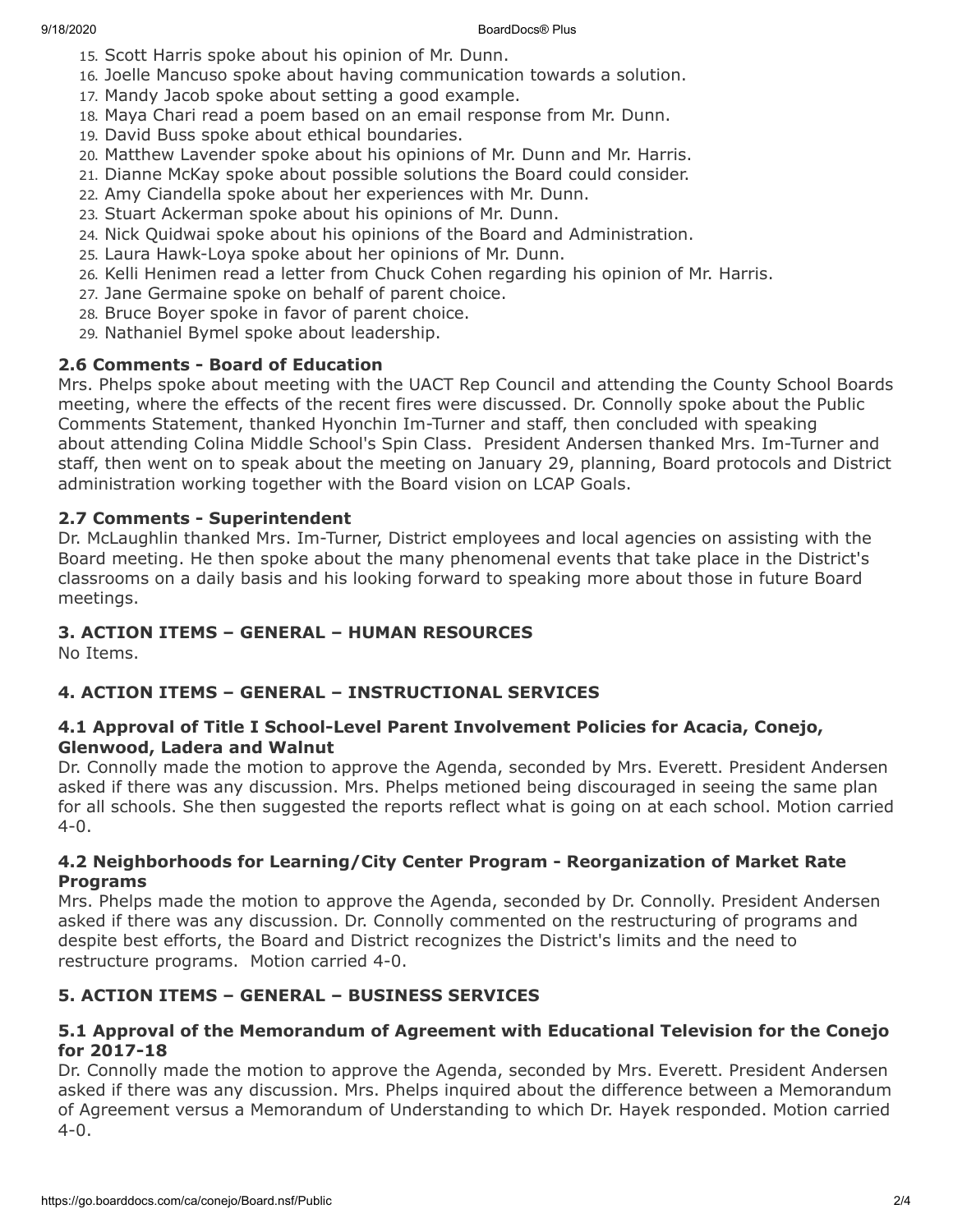### **5.2 Approval to Submit a Request for Allowance of Attendance Because of Emergency Conditions**

Mrs. Phelps made the motion to approve the Agenda, seconded by Dr. Connolly. President Andersen asked if there was any discussion, which there was none. Motion carried 4-0.

# **6. ACTION ITEMS - GENERAL - BOARD OF EDUCATION**

## **6.1 Approval of Resolution Regarding Censure of Board Member Mike Dunn**

Dr. Connolly made the motion to approve the Agenda, seconded by Mrs. Everett. President Andersen announced there were 11 comment cards submitted:

- 1. Rocky Capobianco spoke about his experiences with Mr. Dunn.
- 2. Lori Jacobs passed her turn.
- 3. Janie Ahlberg read a letter from the American Civil Liberties Union (ACLU) to the Board.
- 4. Scott Harris spoke in favor of voting for the censure.
- 5. Mark Diniakos spoke about his opinion on Mr. Dunn and addressed President Andersen and Mrs. Everett.
- 6. Bonnie Goldenberg spoke in favor of the censure and provided an alternative to it.
- 7. Barbara Andrews spoke about what the Board should be discussing in Board meetings.
- 8. Scott Van Atta absent.
- 9. Jenny Fitzgerald addressed Mr. Dunn and spoke about the letter from the ACLU.
- 10. Claire Fratello spoke in favor of the censure.

Dr. Connolly thanked everyone for coming to the meeting in support of this resolution, reflected on comments made that evening and explained the process of creating the resolution for censure. Mrs. Everett spoke about the high standards that elected public officials have to uphold. Mrs. Phelps spoke about the different attempts the Board has made to assist Mr. Dunn. President Andersen apologized to the community on behalf of the Board. Dr. Connolly mentioned the presentation she attached to this agenda item to present to other Board members in the event that they were not aware of the emails exchanged between Mr. Dunn and various community members. Motion carried 4-0.

# **7. ACTION ITEMS – CONSENT**

# **7.1 Approval of Minutes - January 23, 2018**

- **7.2 Approval of Minutes January 29, 2018**
- **7.3 Personnel Assignment Orders**
- **7.4 Approval of Contract Calamigos Ranch**

**7.5 Report to Board of Education Regarding Compliance With CAL200 Settlement Agreement**

**7.6 Approval of Purchase Order Report (PO's exceeding \$5,000)**

**7.7 Approval of Purchase Order Report (PO's under \$5,000)**

**7.8 Acceptance of Donations/Gifts**

# **7.9 MEAURE I: Award of Bid - Pool Renovation - Newbury Park High School**

Mrs. Phelps made the motion to approve the Agenda, seconded by Mrs. Everett. President Andersen asked if there was any discussion, which there was none. Motion carried 4-0.

# **8. INFORMATION/DISCUSSION ITEMS – GENERAL – HUMAN RESOURCES**

### **8.1 Authorization to Open the 2017-2018 Proposal for Successor Collective Bargaining Negotiations Between the Conejo Valley Unified School District and the Conejo Valley Pupil Personnel Association (CVPPA)**

President Andersen announced there was one comment card submitted:

1. Bill Gorback spoke about National School Counselors Week.

President Andersen asked if there was any questions or comments, which there were none.

## **8.2 Authorization to Open the 2017-2018 Proposal for Successor Collective Bargaining Negotiations Between the Conejo Valley Unified School District and the California School Employees Association (CSEA-Chapter 620)**

President Andersen asked if there was any questions or comments, which there were none.